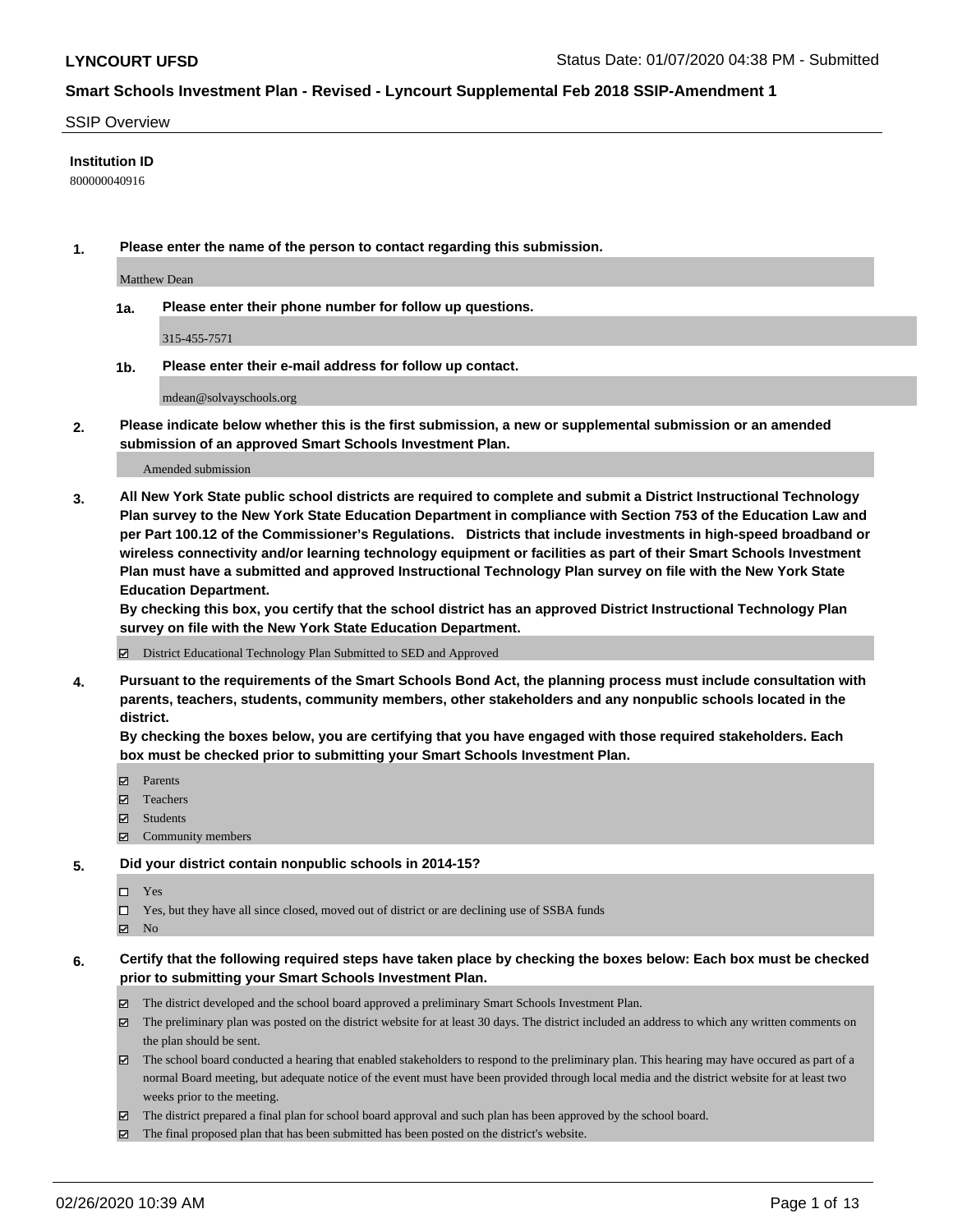SSIP Overview

**6a. Please upload the proposed Smart Schools Investment Plan (SSIP) that was posted on the district's website, along with any supporting materials. Note that this should be different than your recently submitted Educational Technology Survey. The Final SSIP, as approved by the School Board, should also be posted on the website and remain there during the course of the projects contained therein.**

Lyncourt SSBA Presentation.pdf

**6b. Enter the webpage address where the final Smart Schools Investment Plan is posted. The Plan should remain posted for the life of the included projects.**

http://www.lyncourtschool.org/districtpage.cfm?pageid=236

**7. Please enter an estimate of the total number of students and staff that will benefit from this Smart Schools Investment Plan based on the cumulative projects submitted to date.**

450

**8. An LEA/School District may partner with one or more other LEA/School Districts to form a consortium to pool Smart Schools Bond Act funds for a project that meets all other Smart School Bond Act requirements. Each school district participating in the consortium will need to file an approved Smart Schools Investment Plan for the project and submit a signed Memorandum of Understanding that sets forth the details of the consortium including the roles of each respective district.**

 $\Box$  The district plans to participate in a consortium to partner with other school district(s) to implement a Smart Schools project.

### **9. Please enter the name and 6-digit SED Code for each LEA/School District participating in the Consortium.**

| Partner LEA/District | <b>ISED BEDS Code</b> |
|----------------------|-----------------------|
| (No Response)        | (No Response)         |

### **10. Please upload a signed Memorandum of Understanding with all of the participating Consortium partners.**

(No Response)

**11. Your district's Smart Schools Bond Act Allocation is:**

\$277,464

### **12. Final 2014-15 BEDS Enrollment to calculate Nonpublic Sharing Requirement**

|            | Public Enrollment | Nonpublic Enrollment | Total Enrollment | I Nonpublic Percentage |
|------------|-------------------|----------------------|------------------|------------------------|
| Enrollment | 221<br>JZ I       |                      | 321.00           | 0.00                   |

**13. This table compares each category budget total, as entered in that category's page, to the total expenditures listed in the category's expenditure table. Any discrepancies between the two must be resolved before submission.**

|                                          | Sub-Allocations | <b>Expenditure Totals</b> | <b>Difference</b> |
|------------------------------------------|-----------------|---------------------------|-------------------|
| <b>School Connectivity</b>               | 0.00            | 0.00                      | 0.00              |
| Connectivity Projects for<br>Communities | 0.00            | 0.00                      | 0.00              |
| Classroom Technology                     | 448.08          | 448.08                    | 0.00              |
| Pre-Kindergarten Classrooms              | 0.00            | 0.00                      | 0.00              |
| Replace Transportable<br>Classrooms      | 0.00            | 0.00                      | 0.00              |
| <b>High-Tech Security Features</b>       | 0.00            | 0.00                      | 0.00              |
| Nonpublic Loan                           | 0.00            | 0.00                      | 0.00              |
| Totals:                                  |                 |                           |                   |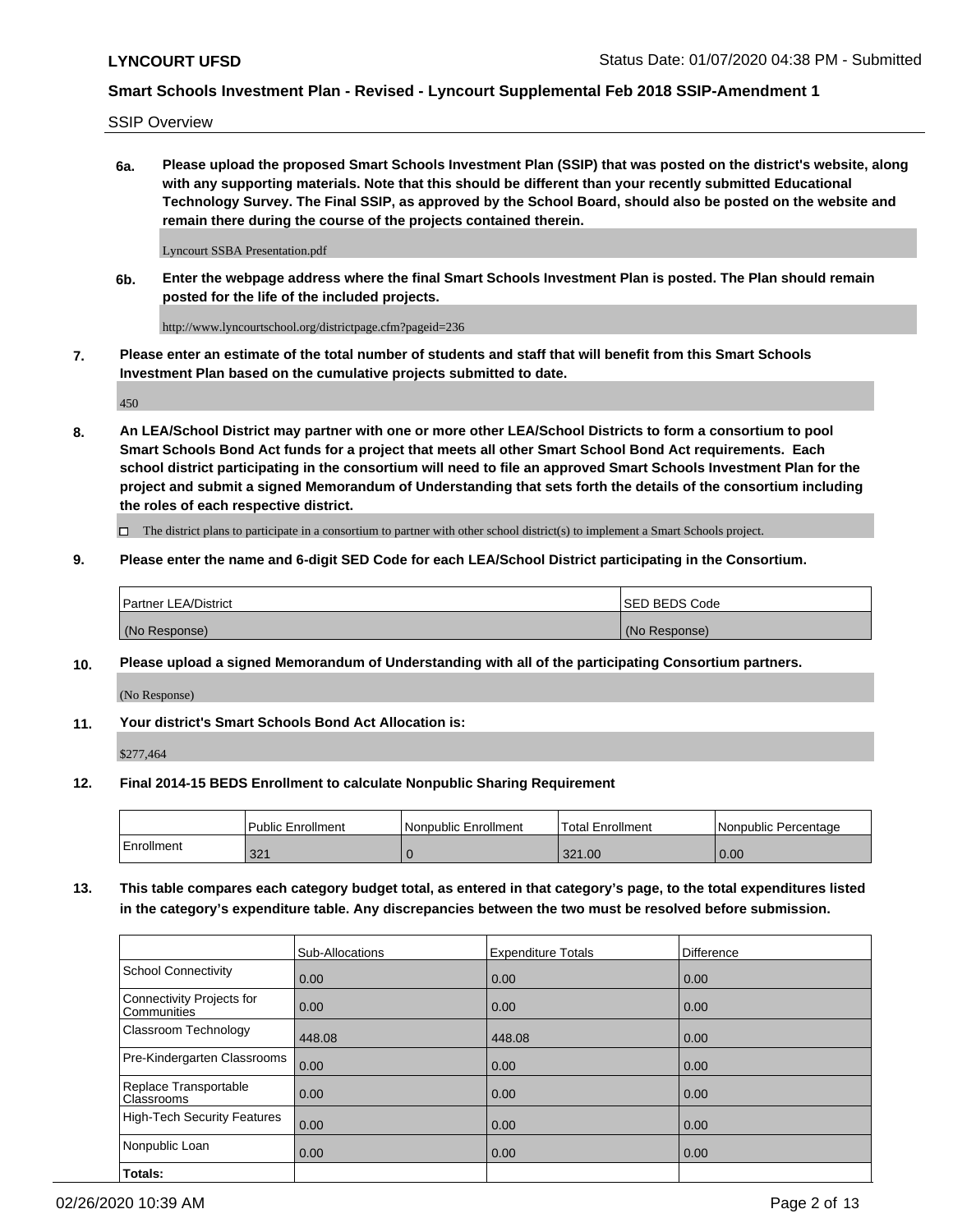SSIP Overview

| <b>Sub-Allocations</b> | Totals<br>l Expenditure | <b>Difference</b> |
|------------------------|-------------------------|-------------------|
| 448                    | 448                     | 0                 |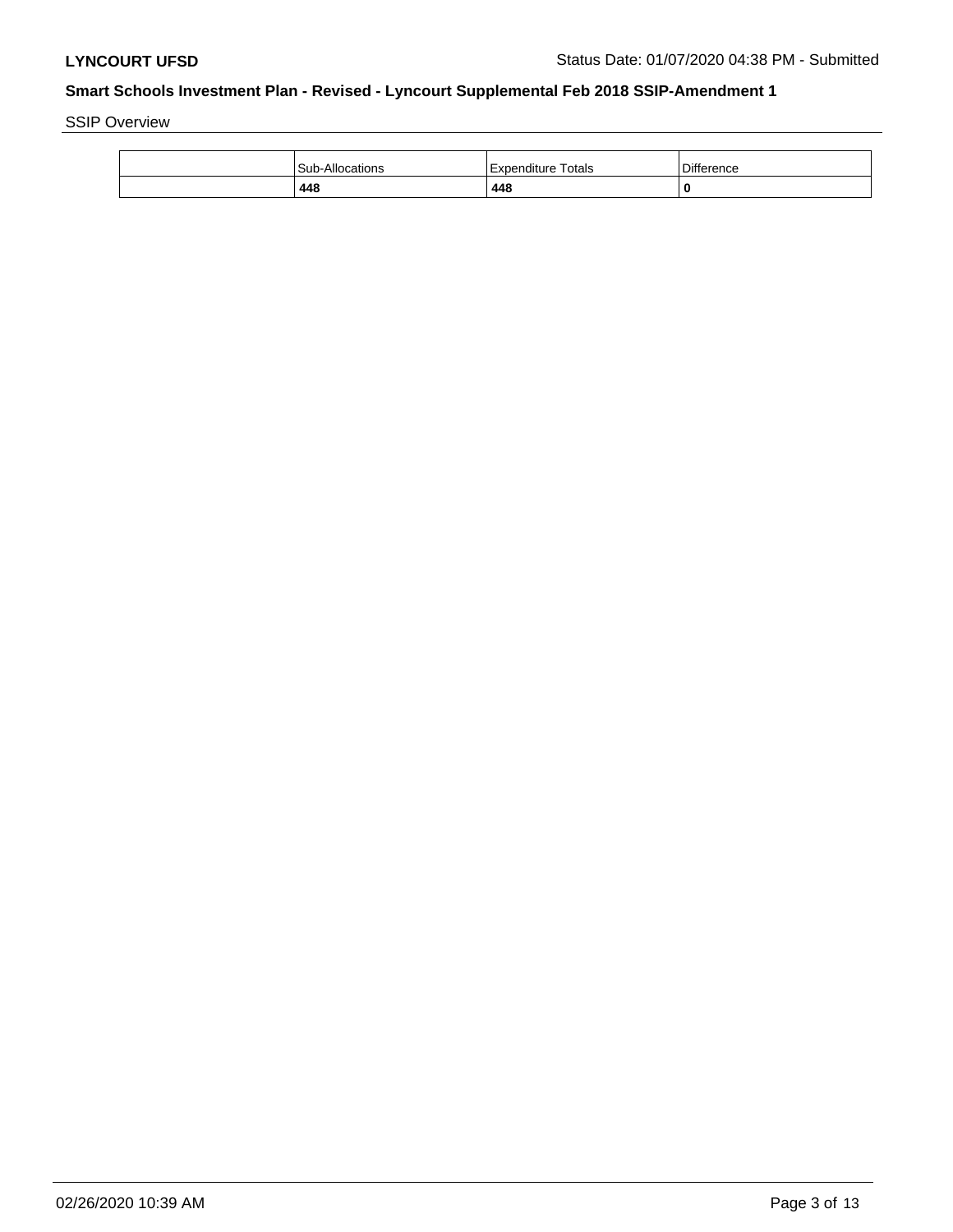School Connectivity

- **1. In order for students and faculty to receive the maximum benefit from the technology made available under the Smart Schools Bond Act, their school buildings must possess sufficient connectivity infrastructure to ensure that devices can be used during the school day. Smart Schools Investment Plans must demonstrate that:**
	- **• sufficient infrastructure that meets the Federal Communications Commission's 100 Mbps per 1,000 students standard currently exists in the buildings where new devices will be deployed, or**
	- **• is a planned use of a portion of Smart Schools Bond Act funds, or**
	- **• is under development through another funding source.**

**Smart Schools Bond Act funds used for technology infrastructure or classroom technology investments must increase the number of school buildings that meet or exceed the minimum speed standard of 100 Mbps per 1,000 students and staff within 12 months. This standard may be met on either a contracted 24/7 firm service or a "burstable" capability. If the standard is met under the burstable criteria, it must be:**

**1. Specifically codified in a service contract with a provider, and**

**2. Guaranteed to be available to all students and devices as needed, particularly during periods of high demand, such as computer-based testing (CBT) periods.**

**Please describe how your district already meets or is planning to meet this standard within 12 months of plan submission.**

(No Response)

**1a. If a district believes that it will be impossible to meet this standard within 12 months, it may apply for a waiver of this requirement, as described on the Smart Schools website. The waiver must be filed and approved by SED prior to submitting this survey.**

 $\Box$  By checking this box, you are certifying that the school district has an approved waiver of this requirement on file with the New York State Education Department.

**2. Connectivity Speed Calculator (Required). If the district currently meets the required speed, enter "Currently Met" in the last box: Expected Date When Required Speed Will be Met.**

|                  | l Number of     | Required Speed | Current Speed in | Expected Speed | Expected Date                           |
|------------------|-----------------|----------------|------------------|----------------|-----------------------------------------|
|                  | <b>Students</b> | In Mbps        | l Mbps           | to be Attained | When Required                           |
|                  |                 |                |                  |                | l Within 12 Months ISpeed Will be Met l |
| Calculated Speed | (No Response)   | 0.00           | (No Response)    | (No Response)  | (No Response)                           |

**3. Describe how you intend to use Smart Schools Bond Act funds for high-speed broadband and/or wireless connectivity projects in school buildings.**

(No Response)

**4. Describe the linkage between the district's District Instructional Technology Plan and how the proposed projects will improve teaching and learning. (There should be a link between your response to this question and your responses to Question 1 in Section IV - NYSED Initiatives Alignment: "Explain how the district use of instructional technology will serve as a part of a comprehensive and sustained effort to support rigorous academic standards attainment and performance improvement for students."** 

**Your answer should also align with your answers to the questions in Section II - Strategic Technology Planning and the associated Action Steps in Section III - Action Plan.)**

(No Response)

**5. If the district wishes to have students and staff access the Internet from wireless devices within the school building, or in close proximity to it, it must first ensure that it has a robust Wi-Fi network in place that has sufficient bandwidth to meet user demand.**

**Please describe how you have quantified this demand and how you plan to meet this demand.**

(No Response)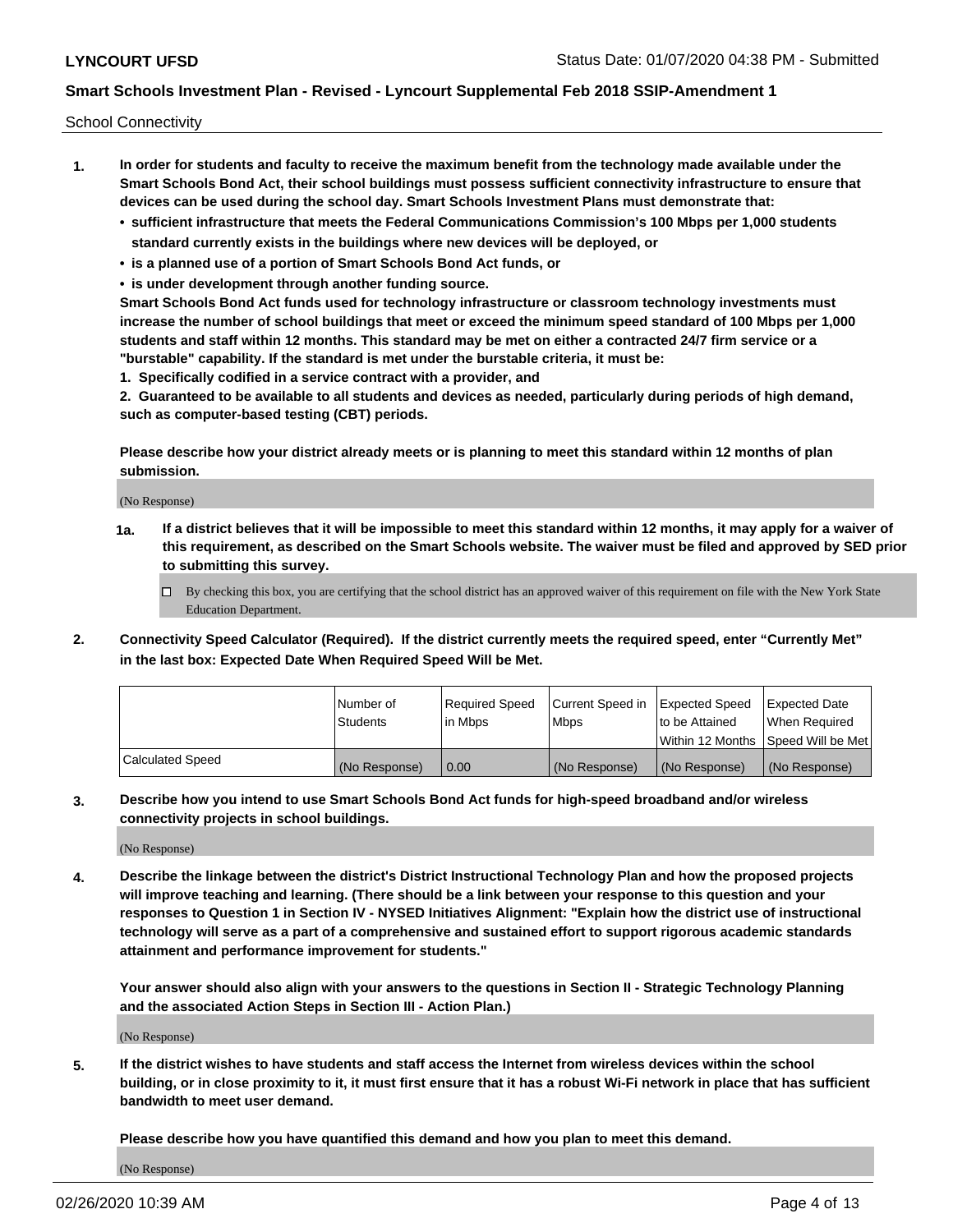School Connectivity

**6. Smart Schools plans with any expenditures in the School Connectivity category require a project number from the Office of Facilities Planning. Districts must submit an SSBA LOI and receive project numbers prior to submitting the SSIP. As indicated on the LOI, some projects may be eligible for a streamlined review and will not require a building permit.**

**Please indicate on a separate row each project number given to you by the Office of Facilities Planning.**

| Project Number |  |
|----------------|--|
| (No Response)  |  |

**7. Certain high-tech security and connectivity infrastructure projects may be eligible for an expedited review process as determined by the Office of Facilities Planning.**

### **Was your project deemed eligible for streamlined review?**

(No Response)

### **8. Include the name and license number of the architect or engineer of record.**

| Name          | License Number |
|---------------|----------------|
| (No Response) | (No Response)  |

#### **9. Public Expenditures – Loanable (Counts toward the nonpublic loan calculation)**

| Select the allowable expenditure type.<br>Repeat to add another item under each type. | <b>PUBLIC</b> Items to be<br>l Purchased | Quantity         | l Cost Per Item  | <b>Total Cost</b> |
|---------------------------------------------------------------------------------------|------------------------------------------|------------------|------------------|-------------------|
| (No Response)                                                                         | (No Response)                            | (No<br>Response) | (No<br>Response) | 0.00              |
|                                                                                       |                                          | 0                | 0.00             |                   |

### **10. Public Expenditures – Non-Loanable (Does not count toward nonpublic loan calculation)**

| Select the allowable expenditure<br>type.<br>Repeat to add another item under<br>each type. | <b>PUBLIC</b> Items to be purchased | Quantity      | Cost per Item | <b>Total Cost</b> |
|---------------------------------------------------------------------------------------------|-------------------------------------|---------------|---------------|-------------------|
| (No Response)                                                                               | (No Response)                       | (No Response) | (No Response) | 0.00              |
|                                                                                             |                                     |               | 0.00          |                   |

#### **11. Final 2014-15 BEDS Enrollment to calculate Nonpublic Sharing Requirement (no changes allowed.)**

|            | Public Enrollment | l Nonpublic Enrollment | <b>Total Enrollment</b> | Nonpublic Percentage |
|------------|-------------------|------------------------|-------------------------|----------------------|
| Enrollment | 221<br>JZ I       |                        | 321.00                  | 0.00                 |

### **12. Total Public Budget - Loanable (Counts toward the nonpublic loan calculation)**

|                                               | Public Allocations | <b>Estimated Nonpublic Loan</b><br>Amount | Estimated Total Sub-Allocations |
|-----------------------------------------------|--------------------|-------------------------------------------|---------------------------------|
| Network/Access Costs                          | (No Response)      | 0.00                                      | 0.00                            |
| School Internal Connections and<br>Components | (No Response)      | 0.00                                      | 0.00                            |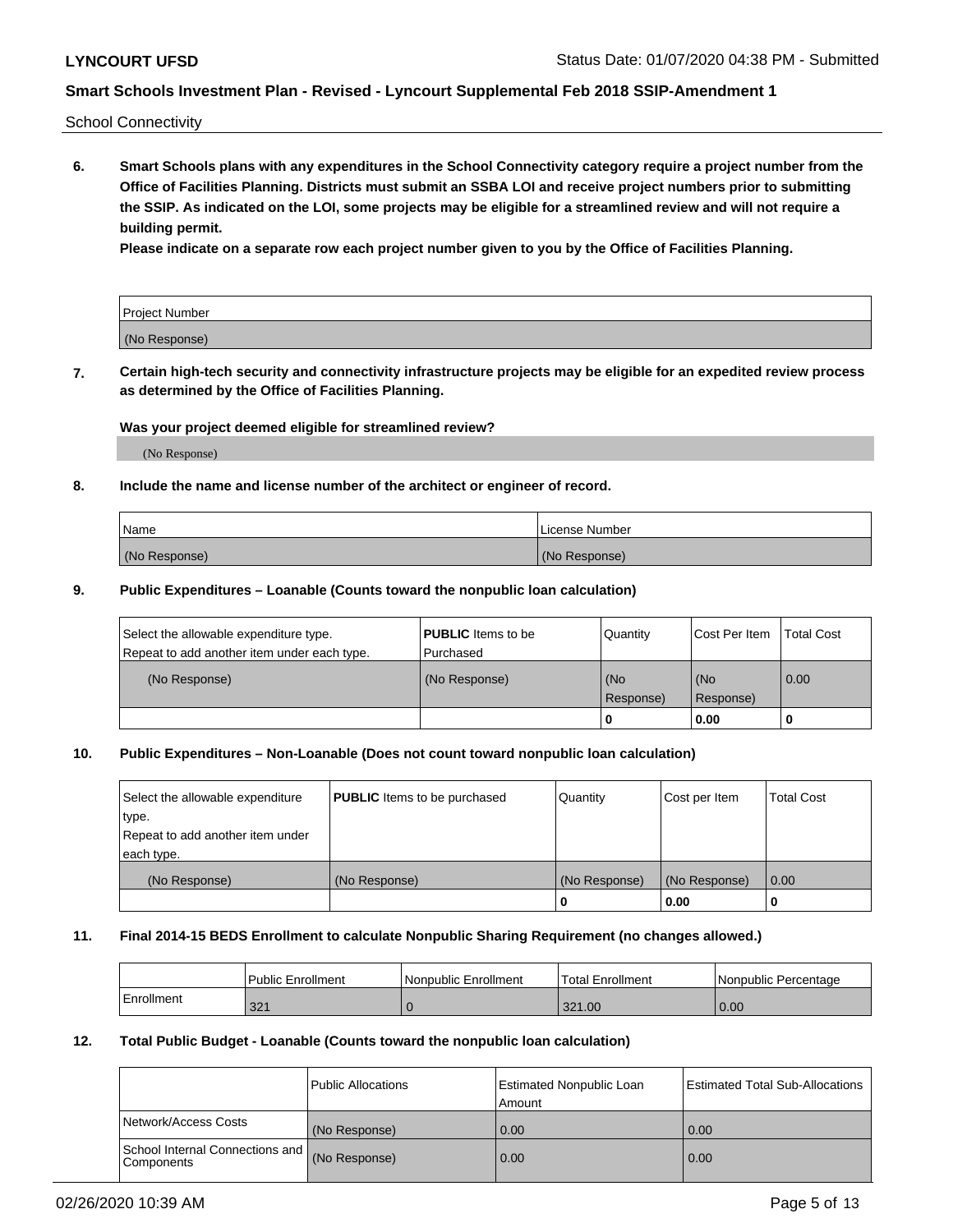School Connectivity

|         | <b>Public Allocations</b> | <b>Estimated Nonpublic Loan</b><br>l Amount i | <b>Estimated Total Sub-Allocations</b> |
|---------|---------------------------|-----------------------------------------------|----------------------------------------|
| Other   | (No Response)             | 0.00                                          | 0.00                                   |
| Totals: | 0.00                      | 0                                             | ш                                      |

# **13. Total Public Budget – Non-Loanable (Does not count toward the nonpublic loan calculation)**

|                                                   | Sub-<br>Allocation |
|---------------------------------------------------|--------------------|
| Network/Access Costs                              | (No Response)      |
| Outside Plant Costs                               | (No Response)      |
| <b>School Internal Connections and Components</b> | (No Response)      |
| Professional Services                             | (No Response)      |
| Testing                                           | (No Response)      |
| <b>Other Upfront Costs</b>                        | (No Response)      |
| <b>Other Costs</b>                                | (No Response)      |
| Totals:                                           | 0.00               |

# **14. School Connectivity Totals**

|                          | Total Sub-Allocations |
|--------------------------|-----------------------|
| Total Loanable Items     | 0.00                  |
| Total Non-Ioanable Items | 0.00                  |
| Totals:                  | 0                     |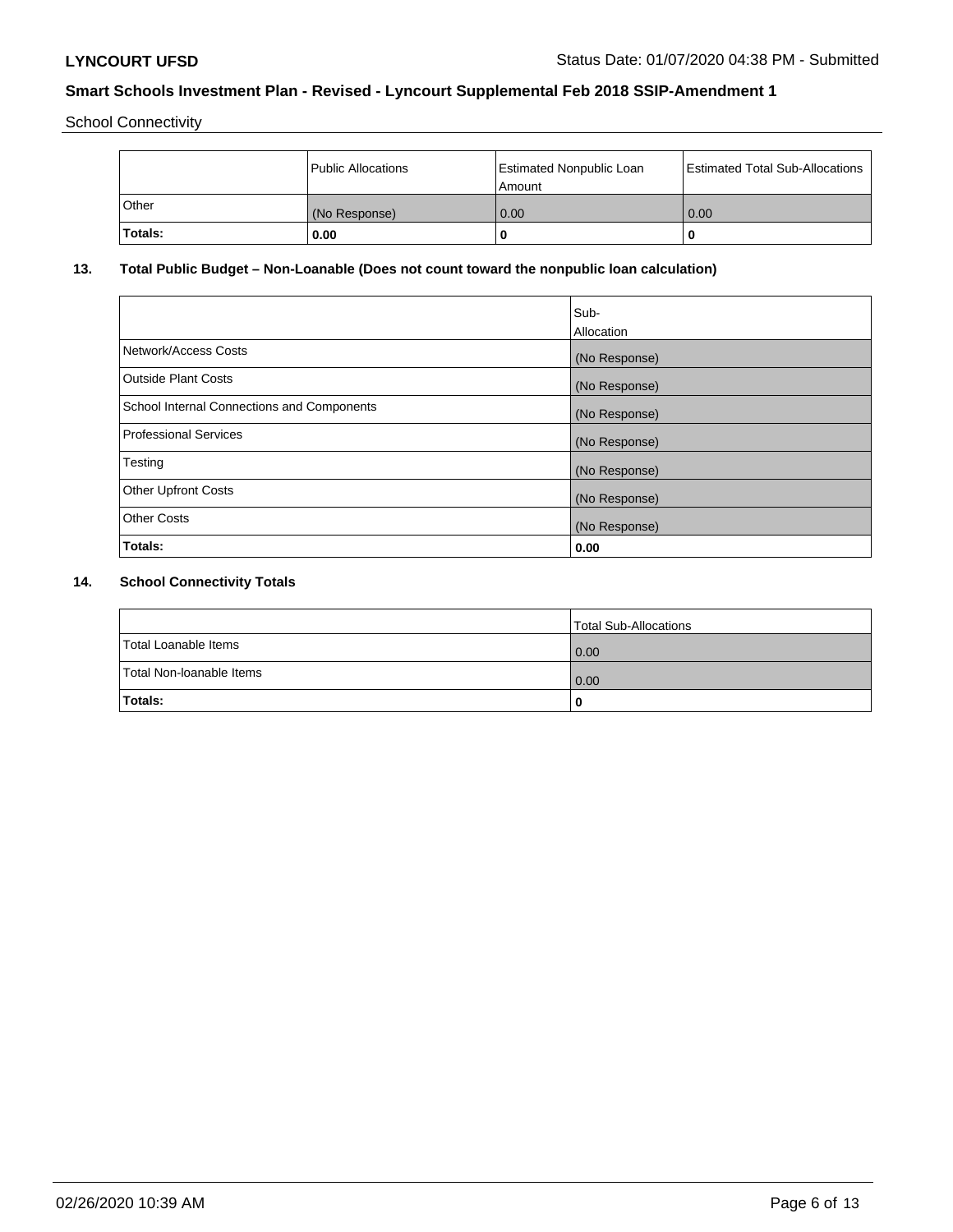Community Connectivity (Broadband and Wireless)

**1. Describe how you intend to use Smart Schools Bond Act funds for high-speed broadband and/or wireless connectivity projects in the community.**

(No Response)

**2. Please describe how the proposed project(s) will promote student achievement and increase student and/or staff access to the Internet in a manner that enhances student learning and/or instruction outside of the school day and/or school building.**

(No Response)

**3. Community connectivity projects must comply with all the necessary local building codes and regulations (building and related permits are not required prior to plan submission).**

 $\Box$  I certify that we will comply with all the necessary local building codes and regulations.

**4. Please describe the physical location of the proposed investment.**

(No Response)

**5. Please provide the initial list of partners participating in the Community Connectivity Broadband Project, along with their Federal Tax Identification (Employer Identification) number.**

| <b>Project Partners</b> | l Federal ID # |
|-------------------------|----------------|
| (No Response)           | (No Response)  |

**6. Please detail the type, quantity, per unit cost and total cost of the eligible items under each sub-category.**

| Select the allowable expenditure | Item to be purchased | Quantity      | Cost per Item | <b>Total Cost</b> |
|----------------------------------|----------------------|---------------|---------------|-------------------|
| type.                            |                      |               |               |                   |
| Repeat to add another item under |                      |               |               |                   |
| each type.                       |                      |               |               |                   |
| (No Response)                    | (No Response)        | (No Response) | (No Response) | 0.00              |
|                                  |                      | U             | 0.00          | -0                |

**7. If you are submitting an allocation for Community Connectivity, complete this table.**

**Note that the calculated Total at the bottom of the table must equal the Total allocation for this category that you entered in the SSIP Overview overall budget.**

|                                    | Sub-Allocation |
|------------------------------------|----------------|
| Network/Access Costs               | (No Response)  |
| Outside Plant Costs                | (No Response)  |
| <b>Tower Costs</b>                 | (No Response)  |
| <b>Customer Premises Equipment</b> | (No Response)  |
| <b>Professional Services</b>       | (No Response)  |
| Testing                            | (No Response)  |
| <b>Other Upfront Costs</b>         | (No Response)  |
| <b>Other Costs</b>                 | (No Response)  |
| Totals:                            | 0.00           |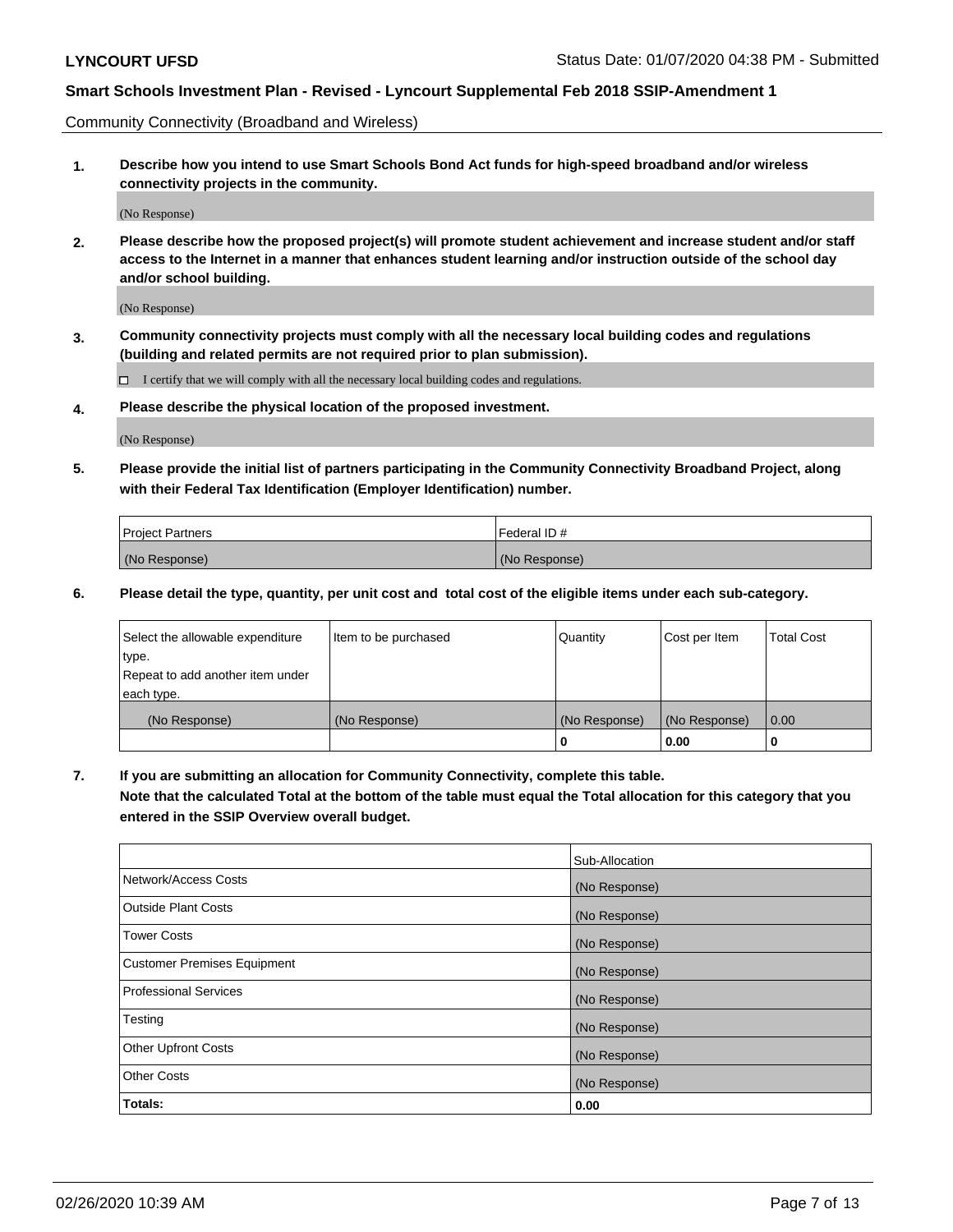### Classroom Learning Technology

**1. In order for students and faculty to receive the maximum benefit from the technology made available under the Smart Schools Bond Act, their school buildings must possess sufficient connectivity infrastructure to ensure that devices can be used during the school day. Smart Schools Investment Plans must demonstrate that sufficient infrastructure that meets the Federal Communications Commission's 100 Mbps per 1,000 students standard currently exists in the buildings where new devices will be deployed, or is a planned use of a portion of Smart Schools Bond Act funds, or is under development through another funding source. Smart Schools Bond Act funds used for technology infrastructure or classroom technology investments must increase the number of school buildings that meet or exceed the minimum speed standard of 100 Mbps per 1,000 students and staff within 12 months. This standard may be met on either a contracted 24/7 firm service or a "burstable" capability. If the standard is met under the burstable criteria, it must be:**

**1. Specifically codified in a service contract with a provider, and**

**2. Guaranteed to be available to all students and devices as needed, particularly during periods of high demand, such as computer-based testing (CBT) periods.**

**Please describe how your district already meets or is planning to meet this standard within 12 months of plan submission.**

(No Response)

- **1a. If a district believes that it will be impossible to meet this standard within 12 months, it may apply for a waiver of this requirement, as described on the Smart Schools website. The waiver must be filed and approved by SED prior to submitting this survey.**
	- By checking this box, you are certifying that the school district has an approved waiver of this requirement on file with the New York State Education Department.
- **2. Connectivity Speed Calculator (Required). If the district currently meets the required speed, enter "Currently Met" in the last box: Expected Date When Required Speed Will be Met.**

|                  | l Number of     | Required Speed | Current Speed in | <b>Expected Speed</b> | <b>Expected Date</b>                |
|------------------|-----------------|----------------|------------------|-----------------------|-------------------------------------|
|                  | <b>Students</b> | l in Mbps      | l Mbps           | to be Attained        | When Required                       |
|                  |                 |                |                  |                       | Within 12 Months  Speed Will be Met |
| Calculated Speed | (No Response)   | 0.00           | (No Response)    | l (No Response)       | (No Response)                       |

**3. If the district wishes to have students and staff access the Internet from wireless devices within the school building, or in close proximity to it, it must first ensure that it has a robust Wi-Fi network in place that has sufficient bandwidth to meet user demand.**

**Please describe how you have quantified this demand and how you plan to meet this demand.**

(No Response)

**4. All New York State public school districts are required to complete and submit an Instructional Technology Plan survey to the New York State Education Department in compliance with Section 753 of the Education Law and per Part 100.12 of the Commissioner's Regulations.**

**Districts that include educational technology purchases as part of their Smart Schools Investment Plan must have a submitted and approved Instructional Technology Plan survey on file with the New York State Education Department.**

- By checking this box, you are certifying that the school district has an approved Instructional Technology Plan survey on file with the New York State Education Department.
- **5. Describe the devices you intend to purchase and their compatibility with existing or planned platforms or systems. Specifically address the adequacy of each facility's electrical, HVAC and other infrastructure necessary to install and support the operation of the planned technology.**

The district is removing the approved interactive whiteboards and adding additional Chromebooks and 3D printers. The district also plans to purchase Chromebooks to leverage the power of Google Classroom and work towards a 1:1 relationship devices to a student. Furthermore, the district is looking to purchase 3D printers for classroom learning. Bringing in 3D printers will help to inspire a new generation of STEM learners by combining problem-solving skills with creativity and innovation. But this nifty tech also has the potential to support pedagogy across all disciplines.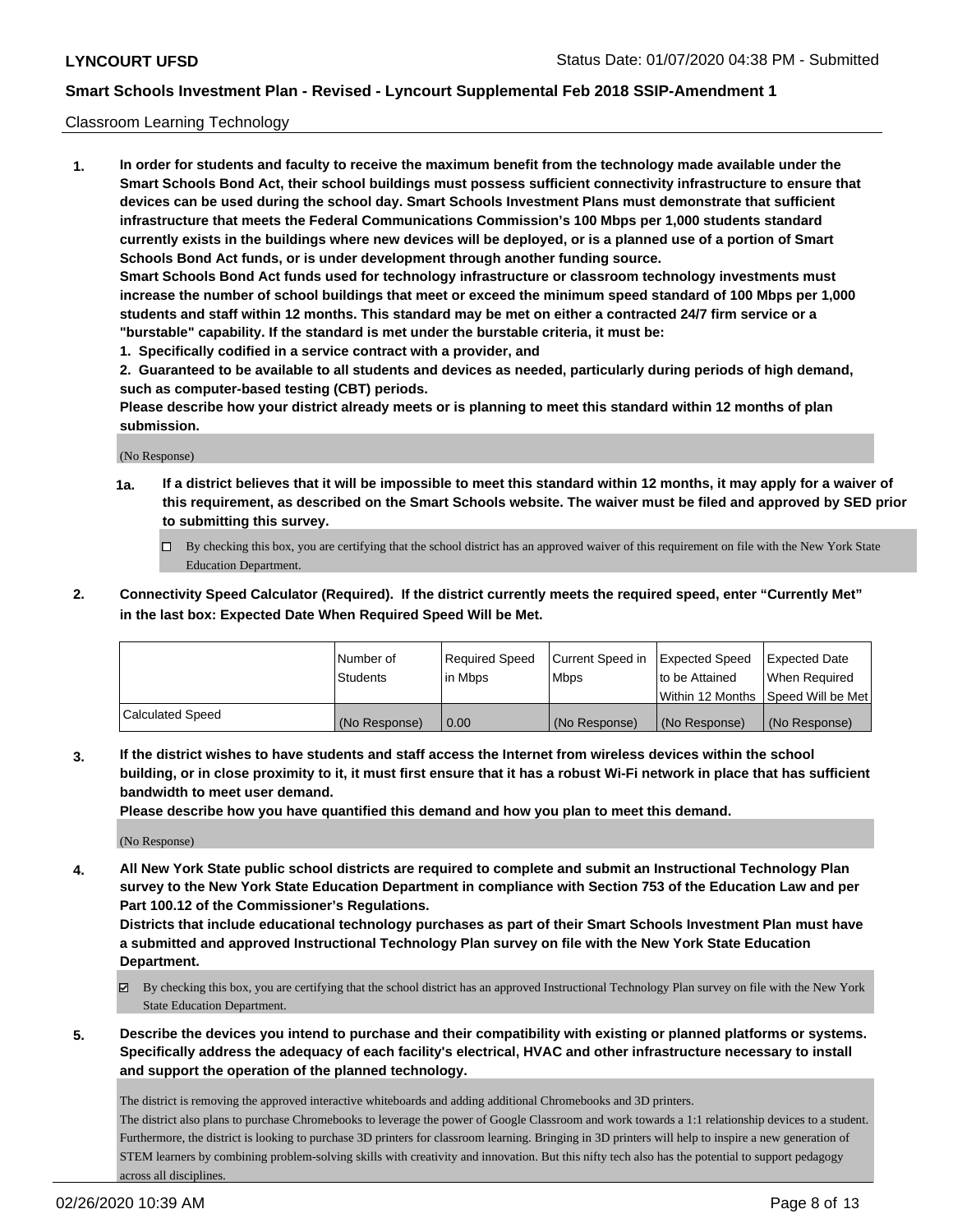#### Classroom Learning Technology

- **6. Describe how the proposed technology purchases will:**
	- **> enhance differentiated instruction;**
	- **> expand student learning inside and outside the classroom;**
	- **> benefit students with disabilities and English language learners; and**
	- **> contribute to the reduction of other learning gaps that have been identified within the district.**

**The expectation is that districts will place a priority on addressing the needs of students who struggle to succeed in a rigorous curriculum. Responses in this section should specifically address this concern and align with the district's Instructional Technology Plan (in particular Question 2 of E. Curriculum and Instruction: "Does the district's instructional technology plan address the needs of students with disabilities to ensure equitable access to instruction, materials and assessments?" and Question 3 of the same section: "Does the district's instructional technology plan address the provision of assistive technology specifically for students with disabilities to ensure access to and participation in the general curriculum?")**

**In addition, describe how the district ensures equitable access to instruction, materials and assessments and participation in the general curriculum for both SWD and English Language Learners/Multilingual Learners (ELL/MLL) students.**

(No Response)

**7. Where appropriate, describe how the proposed technology purchases will enhance ongoing communication with parents and other stakeholders and help the district facilitate technology-based regional partnerships, including distance learning and other efforts.**

(No Response)

**8. Describe the district's plan to provide professional development to ensure that administrators, teachers and staff can employ the technology purchased to enhance instruction successfully.**

**Note: This response should be aligned and expanded upon in accordance with your district's response to Question 1 of F. Professional Development of your Instructional Technology Plan: "Please provide a summary of professional development offered to teachers and staff, for the time period covered by this plan, to support technology to enhance teaching and learning. Please include topics, audience and method of delivery within your summary."**

(No Response)

- **9. Districts must contact one of the SUNY/CUNY teacher preparation programs listed on the document on the left side of the page that supplies the largest number of the district's new teachers to request advice on innovative uses and best practices at the intersection of pedagogy and educational technology.**
	- $\boxtimes$  By checking this box, you certify that you have contacted the SUNY/CUNY teacher preparation program that supplies the largest number of your new teachers to request advice on these issues.
	- **9a. Please enter the name of the SUNY or CUNY Institution that you contacted.**

SUNY Oswego

**9b. Enter the primary Institution phone number.**

315-312-2500

**9c. Enter the name of the contact person with whom you consulted and/or will be collaborating with on innovative uses of technology and best practices.**

Dr Pam Michel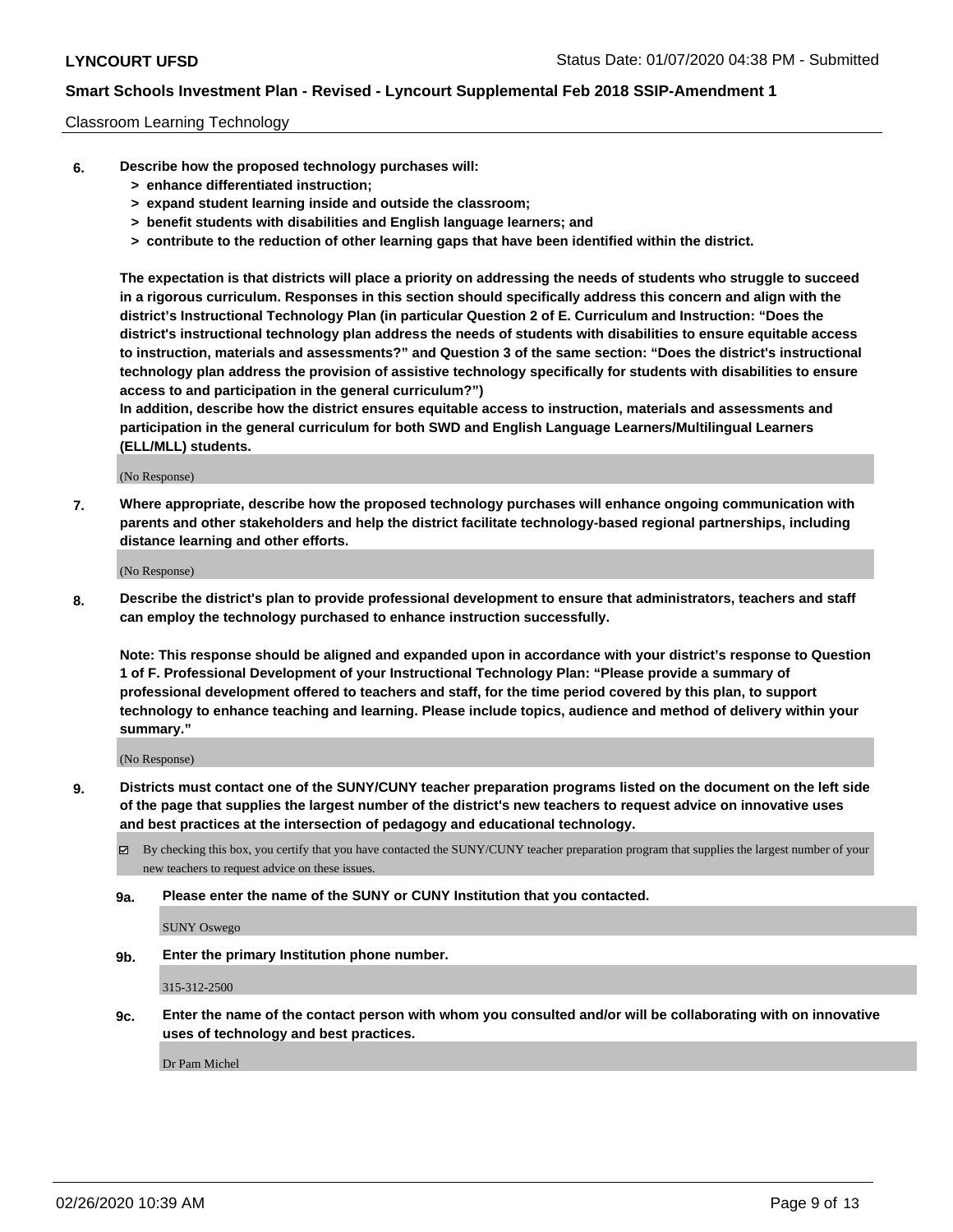### Classroom Learning Technology

**10. To ensure the sustainability of technology purchases made with Smart Schools funds, districts must demonstrate a long-term plan to maintain and replace technology purchases supported by Smart Schools Bond Act funds. This sustainability plan shall demonstrate a district's capacity to support recurring costs of use that are ineligible for Smart Schools Bond Act funding such as device maintenance, technical support, Internet and wireless fees, maintenance of hotspots, staff professional development, building maintenance and the replacement of incidental items. Further, such a sustainability plan shall include a long-term plan for the replacement of purchased devices and equipment at the end of their useful life with other funding sources.**

 $\boxtimes$  By checking this box, you certify that the district has a sustainability plan as described above.

**11. Districts must ensure that devices purchased with Smart Schools Bond funds will be distributed, prepared for use, maintained and supported appropriately. Districts must maintain detailed device inventories in accordance with generally accepted accounting principles.**

By checking this box, you certify that the district has a distribution and inventory management plan and system in place.

**12. Please detail the type, quantity, per unit cost and total cost of the eligible items under each sub-category.**

| Select the allowable expenditure | Item to be Purchased          | Quantity       | Cost per Item | <b>Total Cost</b> |
|----------------------------------|-------------------------------|----------------|---------------|-------------------|
| type.                            |                               |                |               |                   |
| Repeat to add another item under |                               |                |               |                   |
| each type.                       |                               |                |               |                   |
| Interactive Whiteboards          | Promethean ActivPanel 70 inch | $-6$           | 3,000.00      | $-18,000.00$      |
| <b>Laptop Computers</b>          | Dell Chromebook               | 50             | 249.00        | 12,450.00         |
| <b>Other Costs</b>               | Makerbot Replicator +         | $\overline{2}$ | 2,399.04      | 4.798.08          |
| <b>Other Costs</b>               | <b>Chrome Mgnt License</b>    | 50             | 24.00         | 1.200.00          |
|                                  |                               | 96             | 5,672.04      | 448               |

### **13. Final 2014-15 BEDS Enrollment to calculate Nonpublic Sharing Requirement (no changes allowed.)**

|            | l Public Enrollment | Nonpublic Enrollment | l Total Enrollment | l Nonpublic<br>l Percentage |
|------------|---------------------|----------------------|--------------------|-----------------------------|
| Enrollment | 321                 |                      | 321.00             | 0.00                        |

### **14. If you are submitting an allocation for Classroom Learning Technology complete this table.**

|                          | Public School Sub-Allocation | <b>Estimated Nonpublic Loan</b><br>Amount | Estimated Total Public and<br>Nonpublic Sub-Allocation |
|--------------------------|------------------------------|-------------------------------------------|--------------------------------------------------------|
|                          |                              | (Based on Percentage Above)               |                                                        |
| Interactive Whiteboards  | $-18.000.00$                 | $-0.00$                                   | $-18.000.00$                                           |
| <b>Computer Servers</b>  | (No Response)                | 0.00                                      | 0.00                                                   |
| <b>Desktop Computers</b> | (No Response)                | 0.00                                      | 0.00                                                   |
| <b>Laptop Computers</b>  | 12,450.00                    | 0.00                                      | 12.450.00                                              |
| <b>Tablet Computers</b>  | (No Response)                | 0.00                                      | 0.00                                                   |
| <b>Other Costs</b>       | 5,998.08                     | 0.00                                      | 5,998.08                                               |
| Totals:                  | 448.08                       | 0                                         | 448                                                    |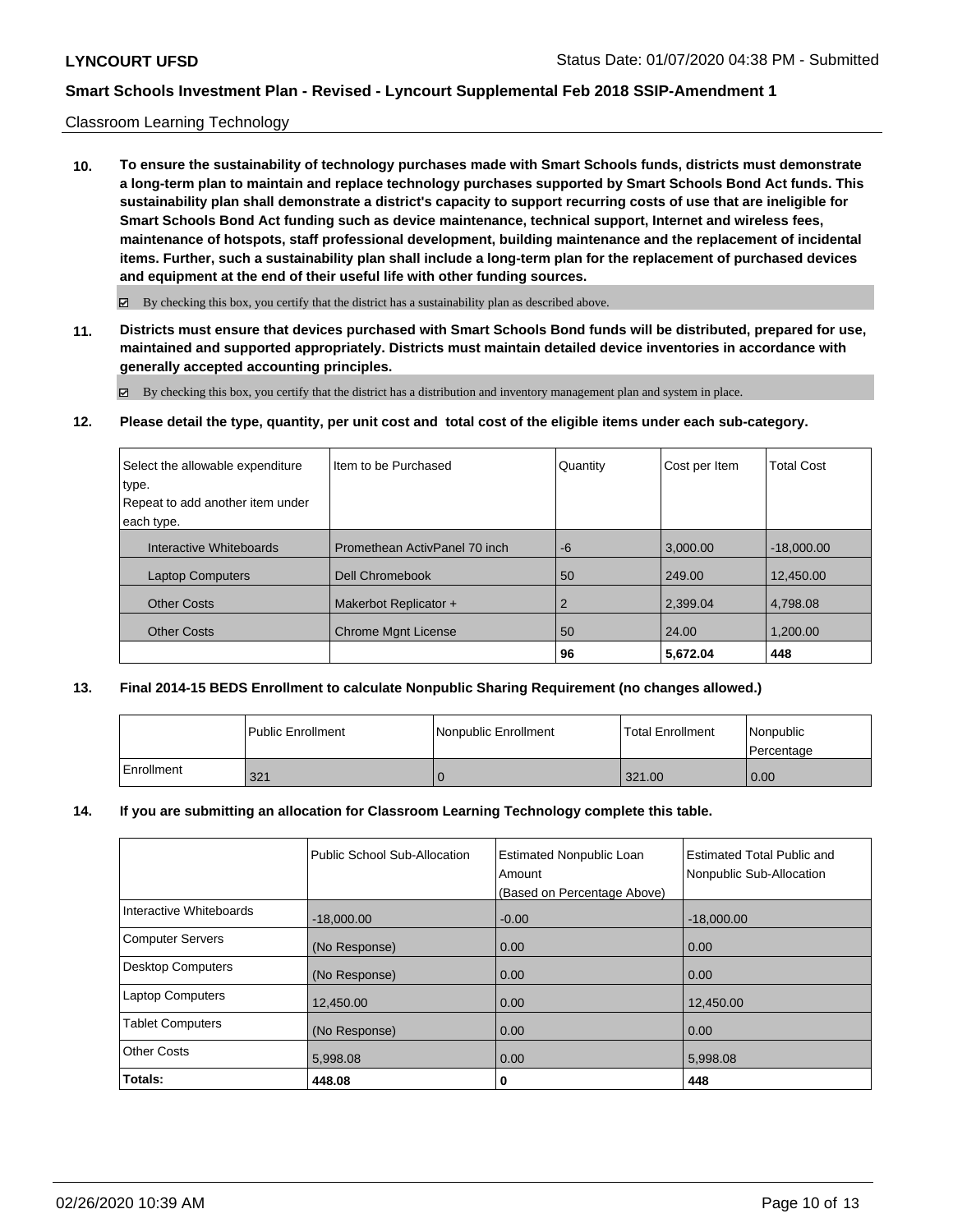#### Pre-Kindergarten Classrooms

**1. Provide information regarding how and where the district is currently serving pre-kindergarten students and justify the need for additional space with enrollment projections over 3 years.**

(No Response)

- **2. Describe the district's plan to construct, enhance or modernize education facilities to accommodate prekindergarten programs. Such plans must include:**
	- **Specific descriptions of what the district intends to do to each space;**
	- **An affirmation that new pre-kindergarten classrooms will contain a minimum of 900 square feet per classroom;**
	- **The number of classrooms involved;**
	- **The approximate construction costs per classroom; and**
	- **Confirmation that the space is district-owned or has a long-term lease that exceeds the probable useful life of the improvements.**

(No Response)

**3. Smart Schools Bond Act funds may only be used for capital construction costs. Describe the type and amount of additional funds that will be required to support ineligible ongoing costs (e.g. instruction, supplies) associated with any additional pre-kindergarten classrooms that the district plans to add.**

(No Response)

**4. All plans and specifications for the erection, repair, enlargement or remodeling of school buildings in any public school district in the State must be reviewed and approved by the Commissioner. Districts that plan capital projects using their Smart Schools Bond Act funds will undergo a Preliminary Review Process by the Office of Facilities Planning.**

**Please indicate on a separate row each project number given to you by the Office of Facilities Planning.**

| Project Number |  |
|----------------|--|
| (No Response)  |  |
|                |  |

**5. Please detail the type, quantity, per unit cost and total cost of the eligible items under each sub-category.**

| Select the allowable expenditure | Item to be purchased | Quantity      | Cost per Item | <b>Total Cost</b> |
|----------------------------------|----------------------|---------------|---------------|-------------------|
| type.                            |                      |               |               |                   |
| Repeat to add another item under |                      |               |               |                   |
| each type.                       |                      |               |               |                   |
| (No Response)                    | (No Response)        | (No Response) | (No Response) | 0.00              |
|                                  |                      | U             | 0.00          |                   |

**6. If you have made an allocation for Pre-Kindergarten Classrooms, complete this table. Note that the calculated Total at the bottom of the table must equal the Total allocation for this category that you entered in the SSIP Overview overall budget.**

| Totals:                                  | 0.00           |
|------------------------------------------|----------------|
| <b>Other Costs</b>                       | (No Response)  |
| Enhance/Modernize Educational Facilities | (No Response)  |
| Construct Pre-K Classrooms               | (No Response)  |
|                                          | Sub-Allocation |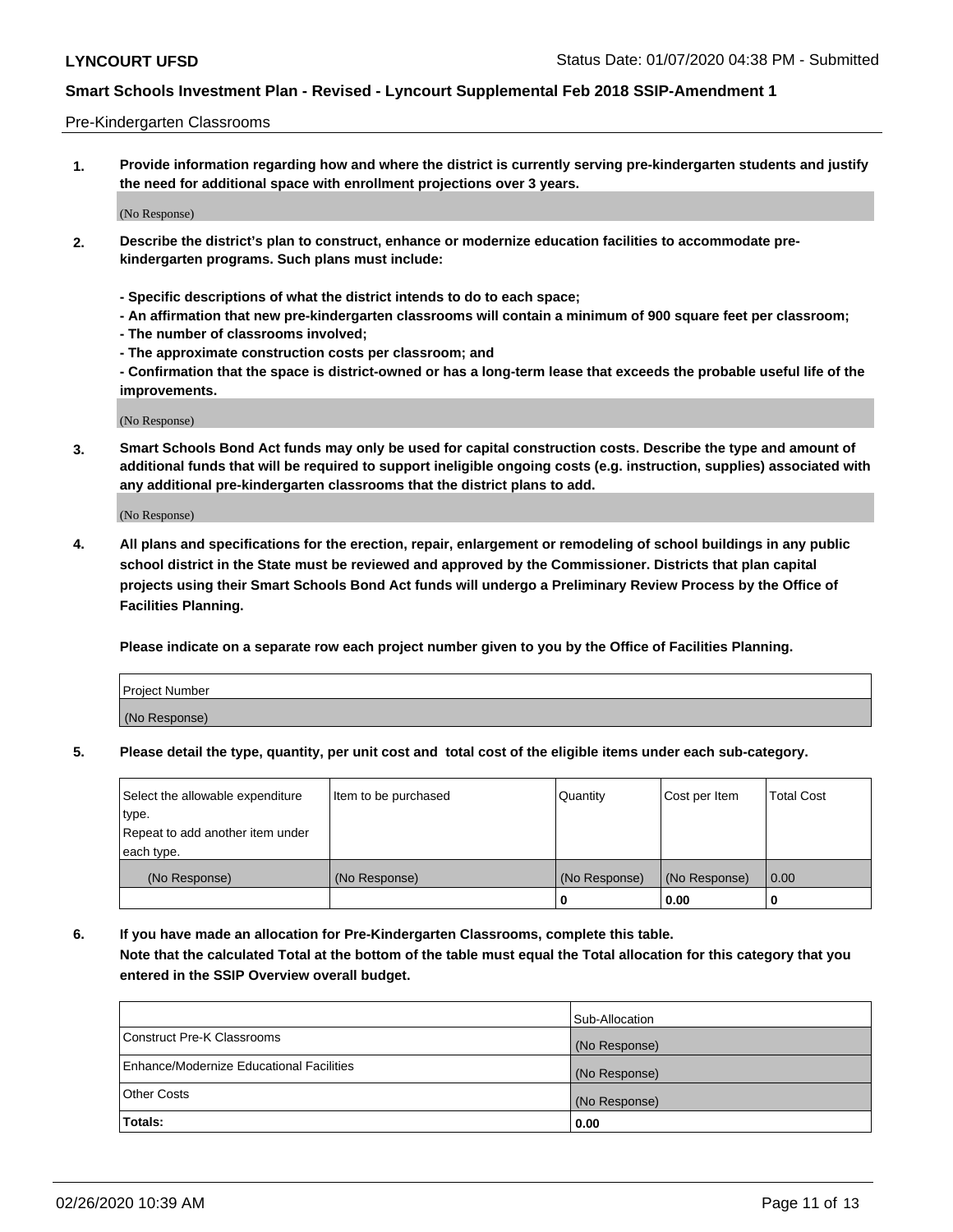Replace Transportable Classrooms

**1. Describe the district's plan to construct, enhance or modernize education facilities to provide high-quality instructional space by replacing transportable classrooms.**

(No Response)

**2. All plans and specifications for the erection, repair, enlargement or remodeling of school buildings in any public school district in the State must be reviewed and approved by the Commissioner. Districts that plan capital projects using their Smart Schools Bond Act funds will undergo a Preliminary Review Process by the Office of Facilities Planning.**

**Please indicate on a separate row each project number given to you by the Office of Facilities Planning.**

| Project Number |  |
|----------------|--|
|                |  |
|                |  |
|                |  |
| (No Response)  |  |
|                |  |
|                |  |

**3. For large projects that seek to blend Smart Schools Bond Act dollars with other funds, please note that Smart Schools Bond Act funds can be allocated on a pro rata basis depending on the number of new classrooms built that directly replace transportable classroom units.**

**If a district seeks to blend Smart Schools Bond Act dollars with other funds describe below what other funds are being used and what portion of the money will be Smart Schools Bond Act funds.**

(No Response)

**4. Please detail the type, quantity, per unit cost and total cost of the eligible items under each sub-category.**

| Select the allowable expenditure | Item to be purchased | Quantity      | Cost per Item | Total Cost |
|----------------------------------|----------------------|---------------|---------------|------------|
| ∣type.                           |                      |               |               |            |
| Repeat to add another item under |                      |               |               |            |
| each type.                       |                      |               |               |            |
| (No Response)                    | (No Response)        | (No Response) | (No Response) | 0.00       |
|                                  |                      | u             | 0.00          |            |

**5. If you have made an allocation for Replace Transportable Classrooms, complete this table. Note that the calculated Total at the bottom of the table must equal the Total allocation for this category that you entered in the SSIP Overview overall budget.**

|                                                | Sub-Allocation |
|------------------------------------------------|----------------|
| Construct New Instructional Space              | (No Response)  |
| Enhance/Modernize Existing Instructional Space | (No Response)  |
| Other Costs                                    | (No Response)  |
| Totals:                                        | 0.00           |